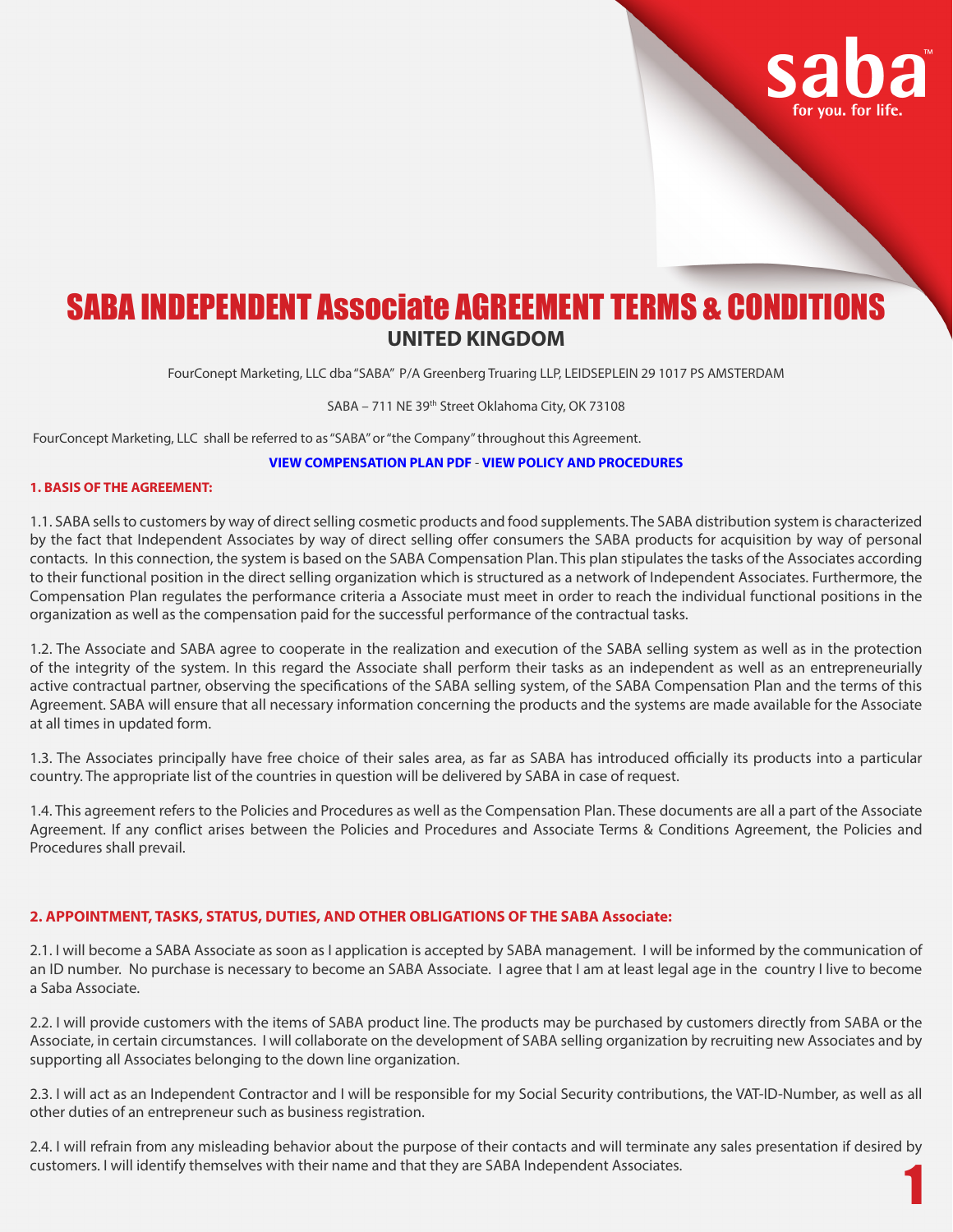

2.5 I have the right to sell and solicit orders for Saba products and services in accordance with these Terms & Conditions. I understand that it is within the exclusive right of Saba to accept or reject such orders.

2.6 I have the right to enroll persons as Associate of Saba.

2.7 If qualified, I have the right to earn commissions pursuant to the Saba Compensation Plan.

2.8 I agree that as a Saba Associate I am an independent contractor, and not an employee, partner, legal representative, or franchisee of Saba. I agree that I will be solely responsible for paying all expenses that I incur, including but not limited to travel, food, lodging, secretarial, office, long distance telephone and other business expenses. I UNDERSTAND THAT I SHALL NOT BE TREATED AS AN EMPLOYEE OF SABA FOR INCOME TAX AND PAYMENT OF VAT. Saba is not responsible for withholding, and shall not withhold or deduct from my bonuses and commissions, if any or taxes of any kind. I understand that I am not entitled to workers compensation or unemployment security benefits of any kind from Saba.

2.9 I certify that the number shown on my application form is my VAT-ID or Passport number (or I am waiting for a number to be issued to me), and

2.10 I have carefully read and agree to comply with the Saba Policies & Procedures and the Saba Compensation Plan, each of which are incorporated into and made a part of these Terms & Conditions (these three documents shall be collectively referred to as the "Agreement"). If I have not yet reviewed the Policies and Procedures at the time I execute this Agreement, I understand that they are posted in my Saba Cloud Office/Back Office and available on the Saba website. I will review the Policies & Procedures within five days from the date on which I execute this Agreement. If I do not agree to the Policies & Procedures, my sole recourse is to notify the company and cancel my Saba Agreement. Failure to cancel constitutes my acceptance of the Policies & Procedures. I understand that I must be in good standing, and not in violation of the Agreement, to be eligible for bonuses or commissions from Saba. I understand that the Agreement may be amended at the sole discretion of Saba, and I agree to abide by all such amendments. Notification of amendments shall be posted in my Saba Cloud Office. Amendments shall become effective thirty (30) days after notice of the amendments is posted, but amended policies shall not apply retroactively to conduct that occurred prior to the effective date of the amendment. The continuation of my Saba business or my acceptance of bonuses or commissions after the effective date of amendments shall constitute my acceptance of any and all amendments.

2.11. The term of this Agreement is one year (subject to prior cancellation pursuant to the Policies & Procedures). If I do not renew my Saba business by paying the annual renewal or if it is canceled or terminated for any reason, I understand that I will permanently lose all rights as a Associate. I shall not be eligible to sell Saba products and services nor shall I be eligible to receive commissions, bonuses, or other income resulting from my activities or the activities of my former downline sales organization. In the event of cancellation, termination or nonrenewal, I waive all rights I have, including but not limited to property rights, to my former downline organization and to any bonuses, commissions or other remuneration derived through the sales and other activities of my former downline organization. Saba reserves the right to terminate all Associate Agreements upon thirty (30) days notice if the Company elects to: (1) cease business operations; (2) dissolve as a business entity; or (3) terminate distribution of its products and/or services via direct selling channels.

2.12 I may not assign any rights under the Agreement without the prior written consent of Saba. Any attempt to transfer or assign the Agreement without the express written consent of Saba renders the Agreement voidable at the option of Saba and may result in termination of my business.

2.12. Saba, including but not limited to any of its affiliates and/or subsidiaries, may transfer or assign this Agreement in its sole discretion. In the case that the Associate does not accept the transfer or assignment, it may provide written notice that it wishes to terminate this Agreement. In the event of such notice being provided, the termination will become effective immediately. In the event Saba chooses not to transfer an Associate Agreement termination will be effective immediately.

2 2.13. I understand that if I fail to comply with the terms of the Agreement, Saba may impose upon me disciplinary sanctions as set forth in the SABA Policies & Procedures.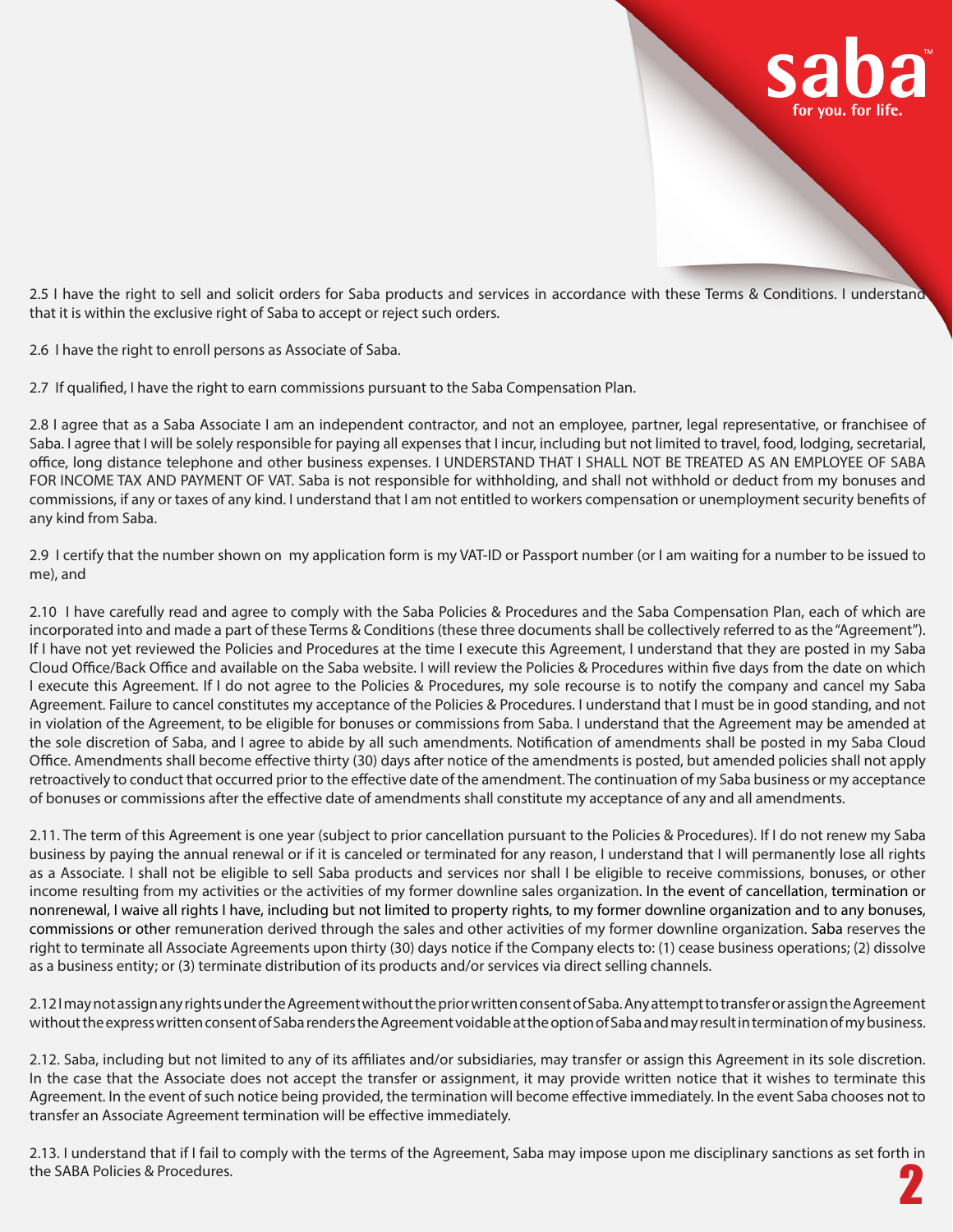

2.14. Saba, its parent and/or affiliated companies, directors, officers, shareholders, employees, assigns, and agents (collectively referred to as "affiliates"), shall not be liable for, and I release Saba and its affiliates from, all claims for consequential and exemplary damages for any claim or cause of action relating to the Agreement. I further agree to release Saba and its affiliates from all liability arising from or relating to my promotion or operation of my Saba business and any activities related to it (e.g., the presentation of Saba products or Compensation Plan, the operation of a motor vehicle, the lease of meeting or training facilities, etc.), and agree to indemnify Saba for any liability, damages, fines, penalties, or other awards arising from any unauthorized conduct that I undertake in operating my business.

2.15. The Agreement, in its current form and as amended by Saba at its discretion, constitutes the entire contract between Saba and myself. Any promises, representations, offers, or other communications not expressly set forth in the Agreement are of no force or effect.

2.16. Any waiver by either Party of any breach of the Agreement must be in writing and signed by an authorized agent of the Party against which the waiver is asserted. Any waiver of a breach by a Party shall be a one-time waiver only and shall not operate or be construed as a waiver of any subsequent breach.

2.17. If any provision of the Agreement is held to be invalid or unenforceable, such provision shall be severed, and the severed provision shall be reformed only to the extent necessary to make it enforceable. The balance of the Agreement will remain in full force and effect.

2.18. If there is any conflict between the Associate Terms & Conditions and the Policies & Procedures, the Policies & Procedures shall prevail.

2.19. This Agreement will be governed by and construed in accordance with the laws of the State of Oklahoma without regard to principles of conflicts of laws. If, however, the law of the state or foreign country in which an Associate resides expressly requires the application of its laws and jurisdiction and venue in the state of foreign country shall govern, and jurisdiction and venue shall be situated accruing to the state's or foreign country's law. In the event of a dispute between a Associate and Saba from or relating to the Agreement, or the rights and obligations of either party, the parties shall attempt in good faith to resolve the dispute through nonbinding mediation as more fully described in the Policies & Procedures. Saba shall not be obligated to engage in mediation as a prerequisite to disciplinary action against a Associate. If the parties are unsuccessful in resolving the dispute through mediation, the dispute and shall be settled totally and finally by confidential arbitration as more fully described in the Policies & Procedures.

2.20. Notwithstanding the foregoing, either Party may bring an action before the courts seeking a restraining order, temporary or permanent injunction, or other equitable relief to protect its intellectual property rights, including but not limited to customer and/or Associate lists as well as other trade secrets, trademarks, trade names, patents, and copyrights. The parties may also seek judicial enforcement of an arbitration award. In all actions before the courts, the parties consent to exclusive jurisdiction and venue before the U.S. District Court for the State of Oklahoma.

2.21. A participant in this multilevel marketing plan has a right to cancel at any time, regardless of reason. Cancellation must be submitted in writing to the company at its principal business address.

2.22. If a Associate wishes to bring an action against Saba for any act or omission relating to or arising from the Agreement, such action must be brought within one year from the date of the alleged conduct giving rise to the cause of action, or the shortest time permissible under state law. Failure to bring such action within such time shall bar all claims against Saba for such act or omission. Associate waives all claims that any other statute of limitations applies.

2.23. I grant Saba an irrevocable license to reproduce and use my name, photograph, video, personal story, testimonial, and/or likeness in its advertising or promotional materials, including but not limited to use in online forums, and I waive all claims for remuneration for such use. I further waive my right to inspect or approve all draft, beta, preliminary, and finished material.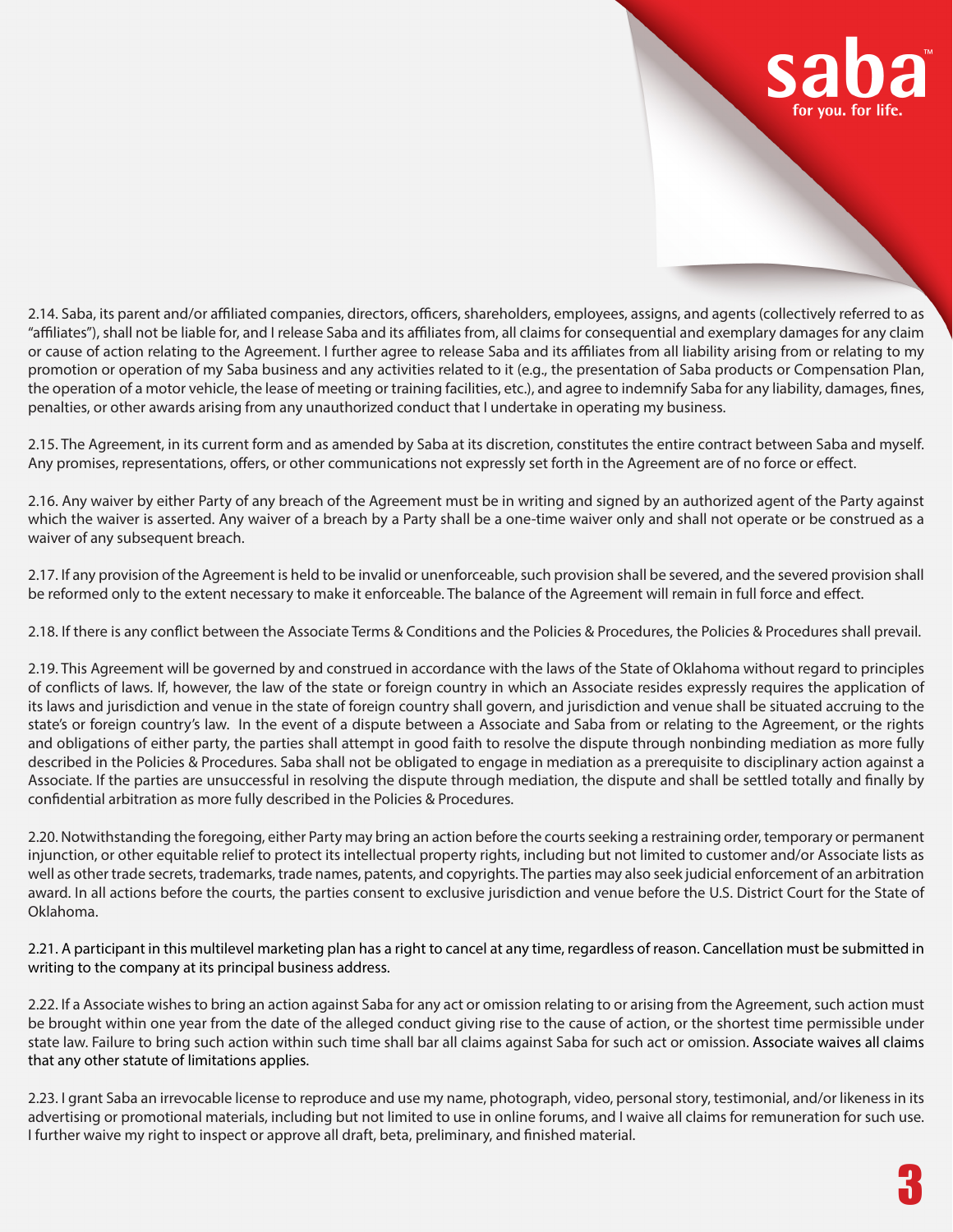

2.24. I hereby give my express consent to the Company to send e-mail messages, text messages, and/or notify me by phone or facsimile regarding its products, services, compensation, and offer other topics that the Company determines may be of interest or benefit to me. I agree that my receipt of such messages will not be deemed a violation of any federal or provincial legislation or regulations.

2.25. A faxed copy of the Agreement shall be treated as an original in all respects.

2.26. I certify that I am at least 18 years of age.

#### **3. SABA REFUNDS AND RETURNS POLICY**

3.1. Saba products produce different results for different people and Saba does not guarantee specific results, but Saba offers a 30-day Money Back Guarantee if certain conditions are met. Customers should follow the directions with each product received.

3.2. The Customer is responsible for all return and reshipping shipping costs.

3.3. The success of Saba depends on sales to the ultimate consumer and all forms of stockpiling are strictly prohibited including, but not limited to, purchases of products primarily for purposes of qualifying for additional compensation. Saba recognizes that Associates will purchase products for their own use; however, The Company strictly prohibits the purchase of products in unreasonable amounts.

3.4. Associates must request all refunds in writing. The return must include the packing slip and a note stating why the product is being returned. For all 30 day Money Back Guarantee refunds, the Company must receive a written request no later than 30 days from the date the order was placed with the Saba in order to obtain a full refund. Any returned product without proper written notification will be subject to the standard return policy. Upon approval, the Associate will be given a refund on the same payment method used to place the original order. Please note all returned products must comply with the following requirements:

3.5. The unused portion of the product must be returned in its original container.

3.6. Product must be returned in marketable condition if it is not covered by the 30-day MONEY-BACK GUARANTEE PROGRAM

3.7. Refused or delivery attempt failed and the shipment is returned to Saba without Company approval or notification as to why they refused or undeliverable package has been returned to us will be processed according to our return policy and will also be deducted a returned shipment and processing fees of 15%.

3.8. It is the policy of the Saba to allow Associates to exchange previously purchased products. However, the product exchange policy should not be abused or used to defraud the Company. No exchanges will be made on any discounted or discontinued product or product purchased over 60 days old from the invoice date. All product exchange must be in current marketable condition. The best and most economic means of shipping is suggested since all shipping costs are incurred by the Associate or Customer.

3.9. In order to process properly a refund or exchange, Associates and/or customers shall comply with the following procedures:

a) All returns shall be sent to Saba and shall be accompanied by:

- 1. A signed statement from the purchaser identifying the reason for the return;
- 2. A copy of the original sales receipt; and
- 3. The name, address and telephone number of the purchaser.
- b) The customer will pay the cost of shipping for the replacement product (s)

c) Original shipping charges are not refundable.

b) All products must be in their original containers and in marketable condition.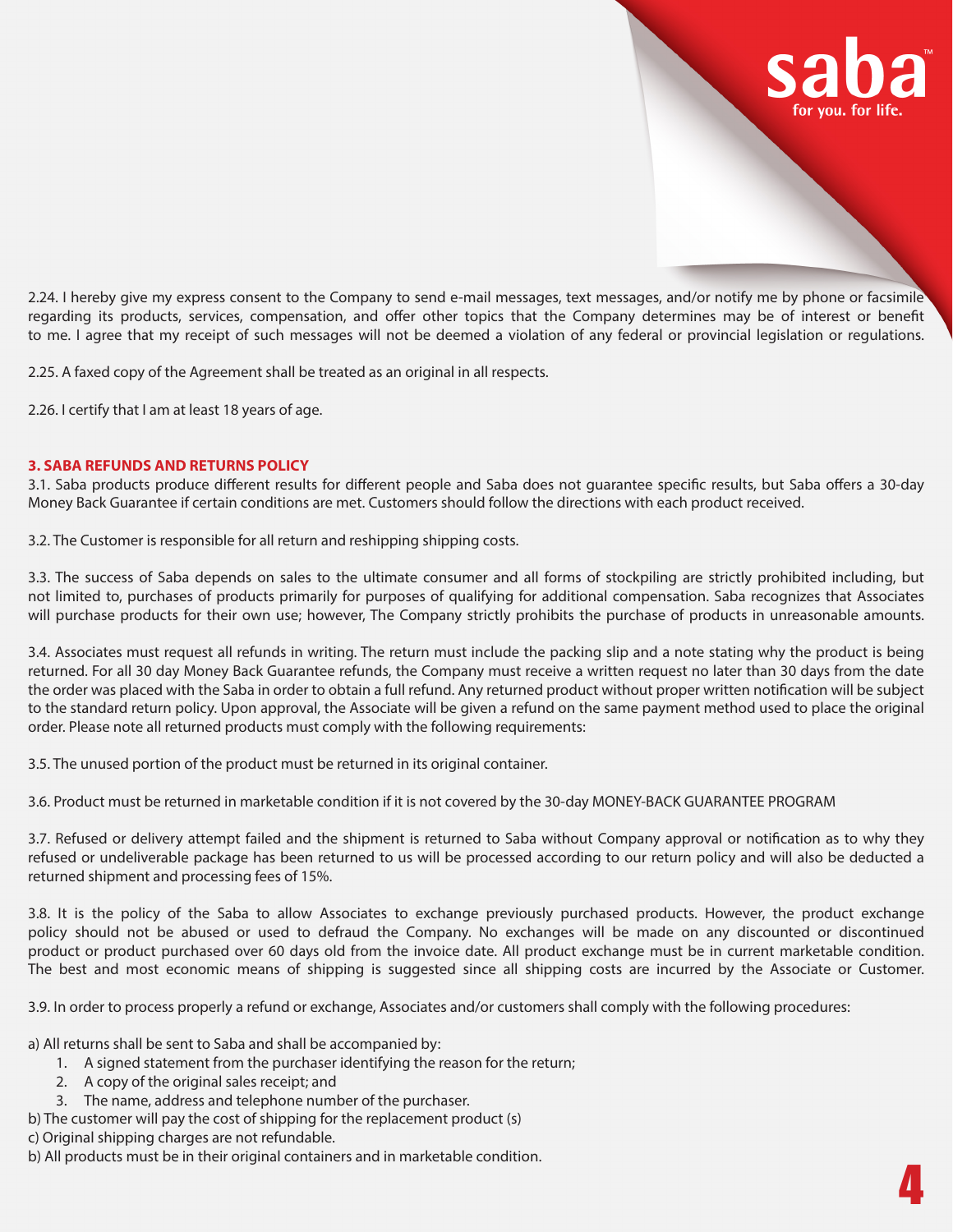

3.10. Should Saba rejects an exchange or refund due to not meeting the exchange/ return policy, it will be the responsibility of the Associate to notify the Company to justify the reason for reshipment of the product. After 10 days of non-response by the Associate for return of such products, the Company will discard the products without compensation to the Associate and the Company will be released from any liability.

3.11. Associates may only return product for product credit unless they are cancelling their Associateship.

3.12. In the case of an Associate resignation or termination, the Associate has sixty (60) days (or longer where required by law) from the ship date to return products for a refund.

3.13. An Associate whose Agreement with The Company is terminated has the right to return for repurchase on commercially reasonable terms and currently marketable products, promotional materials and sales aids in the possession of, and purchased by, the terminating Associate. For purposes hereof, "reasonable commercial terms" shall mean the repurchase of marketable inventory or sales within 60 days from Associate's date of purchase at not less than 90% of Associate's original net cost less 10% for restocking other expenses.

3.14. Once the returned order is received and inspected at the Returns Processing Center (usually within 10 business days), a refund will be processed to the credit card used to purchase the order. Depending on the credit card company, it may take an additional 2-10 business days after a refund is applied for monies to post to the Customer's account.

3.15. All returns must be accompanied with the original, or a copy of the original, packing slip.

3.16. All apparel and merchandise should be returned in original packaging and in "new" condition. If opened, the items must be in new condition and accompanied by original packaging with all original tags still attached. "New" condition is defined as being without any alterations, defects or damages that would prevent the resale of the item.

3.17. If an item is returned that is not eligible for refund, you will be notified by Customer Support.

3.18. All items sold at the Saba events must be returned or exchanged at the time and place of the event.

3.19. All printed business materials must still be in resalable condition, complete, unopened and in the original packaging in order to process a return and/or refund.

3.20. For additional information specific to Associates please see the SABA Policies & Procedures.

3.21. All returns should be mailed to :

.

 **Freightways Distriservices B.V.** Mandenmakerstraat 6

2222 AX Katwijk The Netherlands Tel: +31-(0)71- 4090701